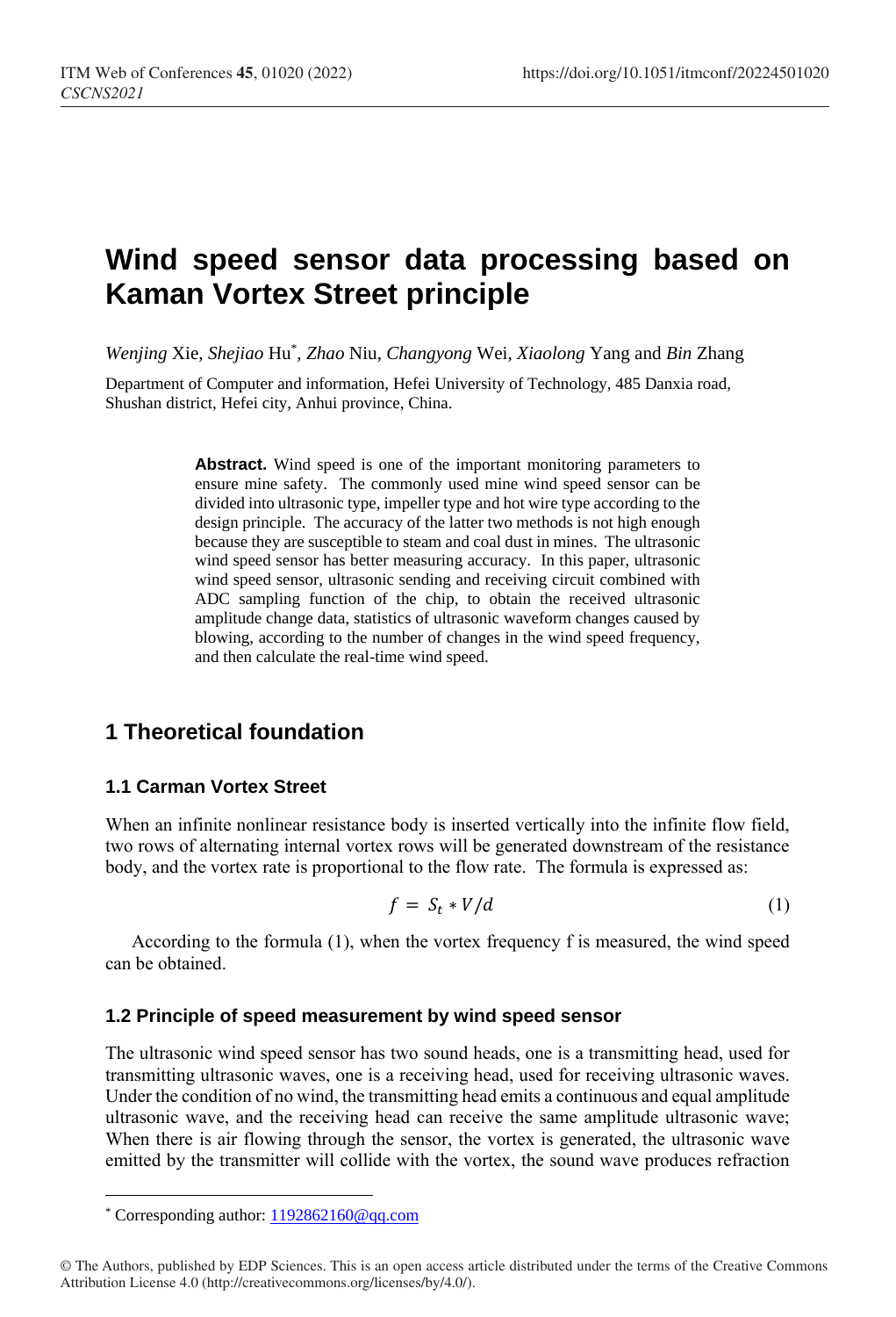and reflection, and the energy is lost, and the amplitude of the ultrasonic wave received by the receiver head will be reduced. When the next vortex has not yet arrived, the ultrasonic wave is normally transmitted, and the receiver receives the same amplitude sound wave normally. The number of vortices passing through the sensor is equal to the number of times the ultrasonic wave is modulated. So the modulation frequency of ultrasonic wave is the vortex frequency. From this, the real-time wind speed value can be obtained.



**Fig. 1.** Schematic diagram of Kaman Vortex Street.



**Fig. 2.** Principle of vortex modulation

## **2 Circuit design and software design**

## **2.1 Circuit design**

### *2.1.1 Power section*

12V power supply, through the voltage conversion chip, the 12V voltage is converted to 8V, 5V, 3.3V, 1.25V.



**Fig. 3.** Power module.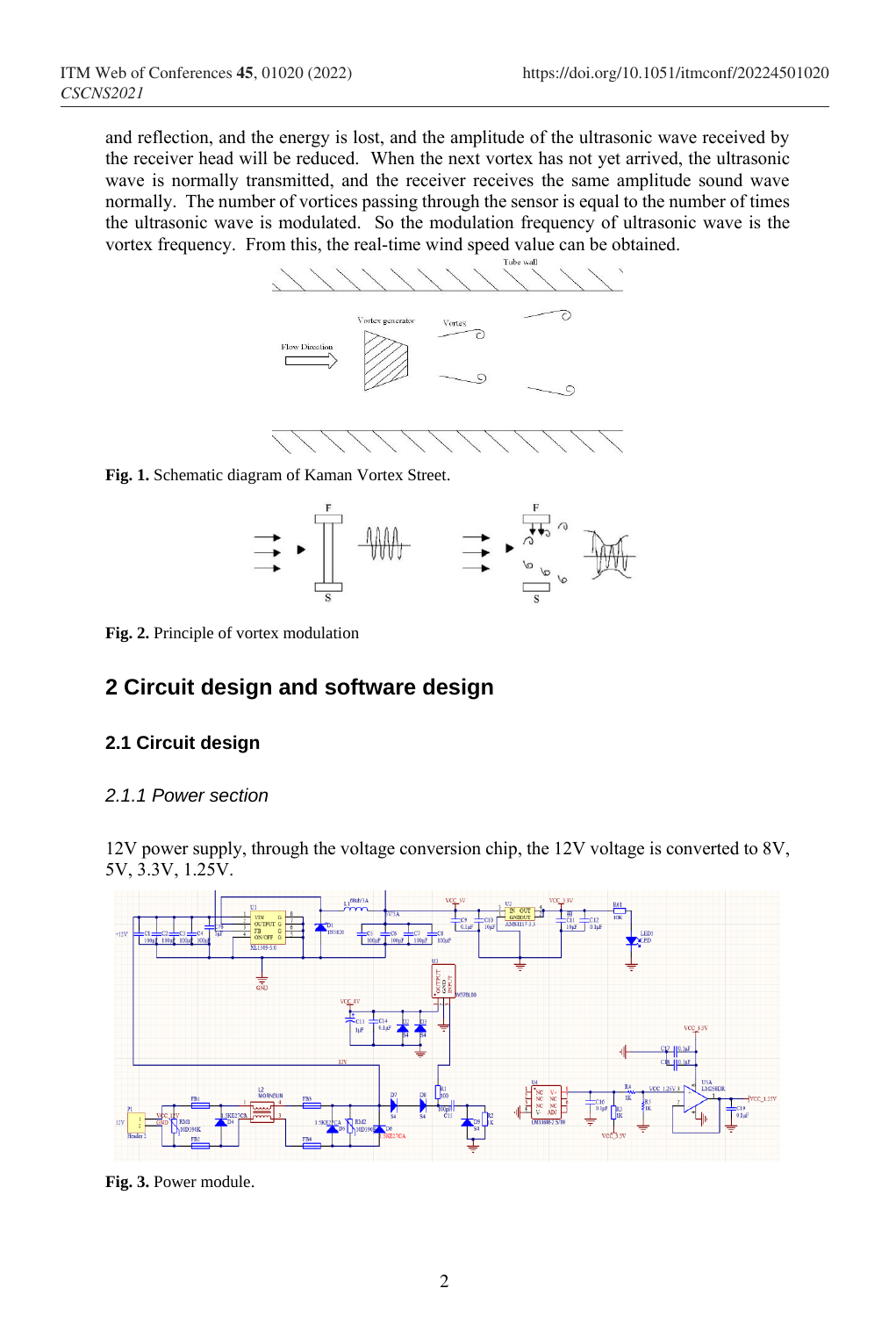#### *2.1.2 Ultrasonic emission part*

This part is composed of an oscillating circuit and a signal driving circuit, and is powered by a separate power supply to prevent the oscillating signal from being directly coupled to the amplification circuit of the ultrasonic receiving part through the power supply network. The ultrasonic generation part is composed of integrated Schmidt inverter, RC oscillation circuit produced by capacitance and resistance.



**Fig. 4.** Ultrasonic transmitter module.

#### *2.1.3 Ultrasonic receiving part*

The receiving part is the most important part in hardware design. It is mainly divided into three parts: frequency selection amplification, detection and subsequent amplification. Due to the need to receive wind speed acoustic signal is high resistance weak signal, and the frequency range is certain. We modulated the weak signal and the carrier signal, selected the frequency through the LC oscillation circuit, and then sent it to the operational amplifier to amplify the modulated signal. Next, the modulation signal is sent to the diode detection circuit for demodulation, and the weak signal is taken out. Finally, the weak signal is sent to the operational amplifier after amplification to the chip's ADC pin.



**Fig. 5.** Ultrasonic receiving module.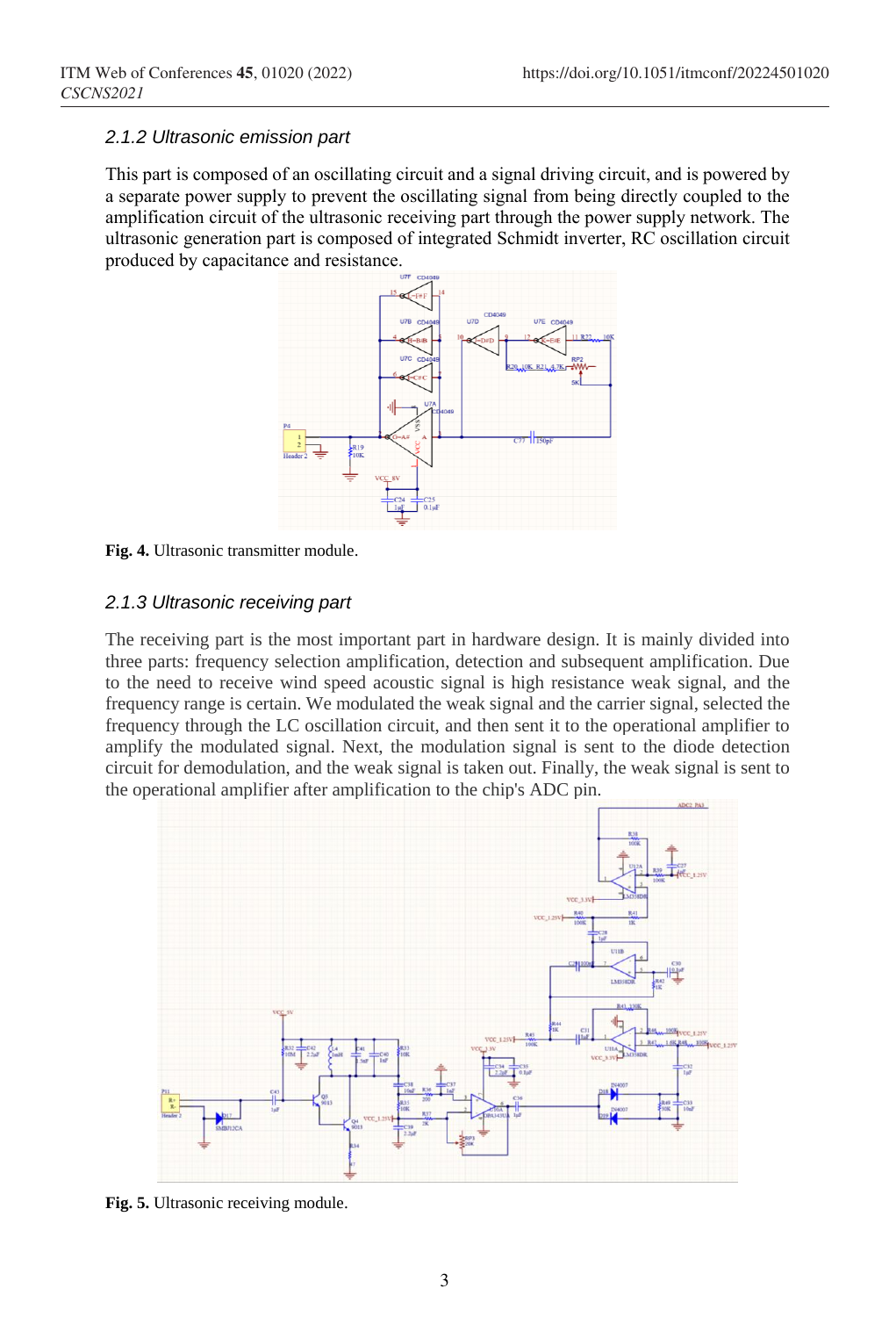#### **2.2 Software design**

Software processing is mainly divided into two aspects: sampling range setting and antiinterference processing.

#### *2.2.1 Sampling range setting*

According to Nyquist sampling law, when the sampling frequency  $Fs$  is greater than two times of the highest frequency of the sampled signal  $Fmax$ , the sampled digital signal retains the information in the original signal completely. In practical applications, the sampling rate is usually set at 2.56 to 4 times the maximum frequency of the signal. The measurement range of wind speed in this paper is 0-15m/s, and the frequency range is between 0Hz-120Hz according to von Karman Formula. The sampling frequency is set as 500Hz, that is, 2ms to sample the demodulation signal once. Plan to use on-chip timer to control ADC equal interval sampling.

#### *2.2.2 Anti-interference treatment*

Because of the noise in the original sampling signal, the direct data processing will cause a large error. In this paper, the median average filtering method is used to filter certain noises. That is, the N sampling values are sorted according to their sizes, the maximum and minimum values are discarded, and the mean value of the remaining N-2 values is taken as the final sampling result. the formula is as follows :

$$
\bar{X} = \frac{1}{N-2} \sum_{i=1}^{N-2} X_i
$$
 (2)

To calculate the wind speed, it is necessary to obtain the frequency modulation of ultrasonic wave. It is difficult to obtain the frequency domain information directly from the time domain, so the sampling signal can be transformed into the frequency domain by fast Fourier transform (FFT), which can understand the frequency information more intuitively. STM32 with DSP calculation library function, can be directly called. For the accuracy of FFT, the resolution is sampling frequency  $(Fs)/\text{sampling points} (N)$ .

As STM32 adopts the base 4 FFT calculation, its sampling points are all exponential times of 4. According to the previous sampling frequency of 500Hz, it is proposed to use FFT of 1024 points with a resolution of about 0.5Hz. According to theoretical knowledge, the signal frequency corresponding to the point with the maximum amplitude after FFT transformation. Remove the first dc component of the array storing FFT results, search for the maximum value, return the subscript  $n$ . According to the formula  $(3)$ 

$$
f = (F_s/N) * n \tag{3}
$$

The frequency of the sampled signal can be obtain.

## **3 Experimental results**

The experiment simulates the tunnel environment, through the adjustable fan, using the sealed pipe to supply air to the wind speed sensor to simulate the environment in the mine. The development board is connected to the upper computer by serial port to observe the experimental data.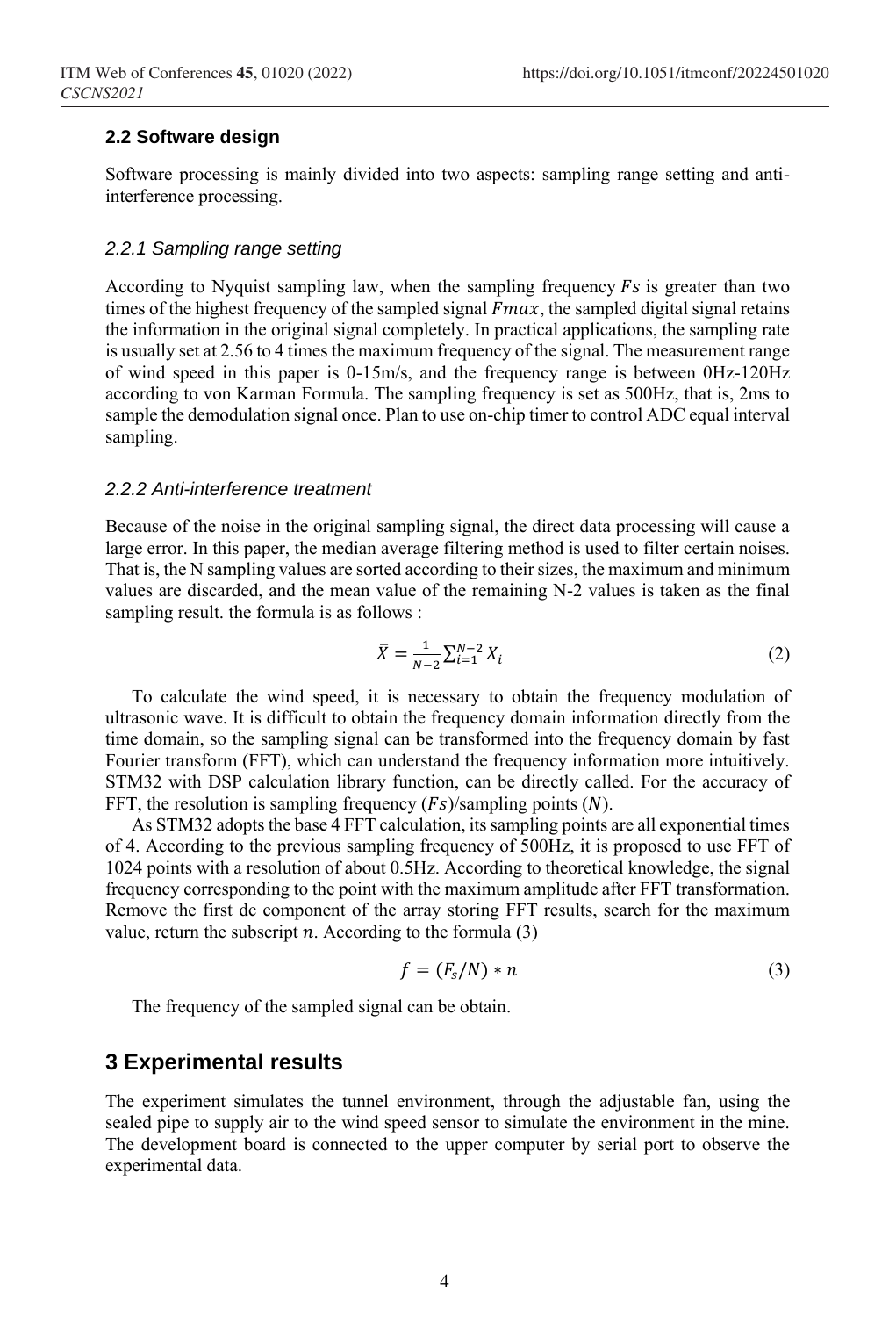

**Fig. 6.** Software design flowchart.



**Fig. 7.** Simulate tunnel environment.

Turn on the fan and adjust the blower gear. It can be observed that the wind speed printed by the serial port gradually rises.





## **4 Conclusion**

In this paper, median filter and FFT algorithm are used to measure wind speed. There is still a lot of room for improvement. For example, the maximum frequency range fluctuates in the process of wind speed change, and the same sampling rate and sampling points are not very good for the performance of signal restoration in the case of low wind speed. Too much sampling data may cause space waste. In the noise filtering part, the median filter is adopted, and a better anti-noise filtering algorithm can be introduced in the subsequent improvement.